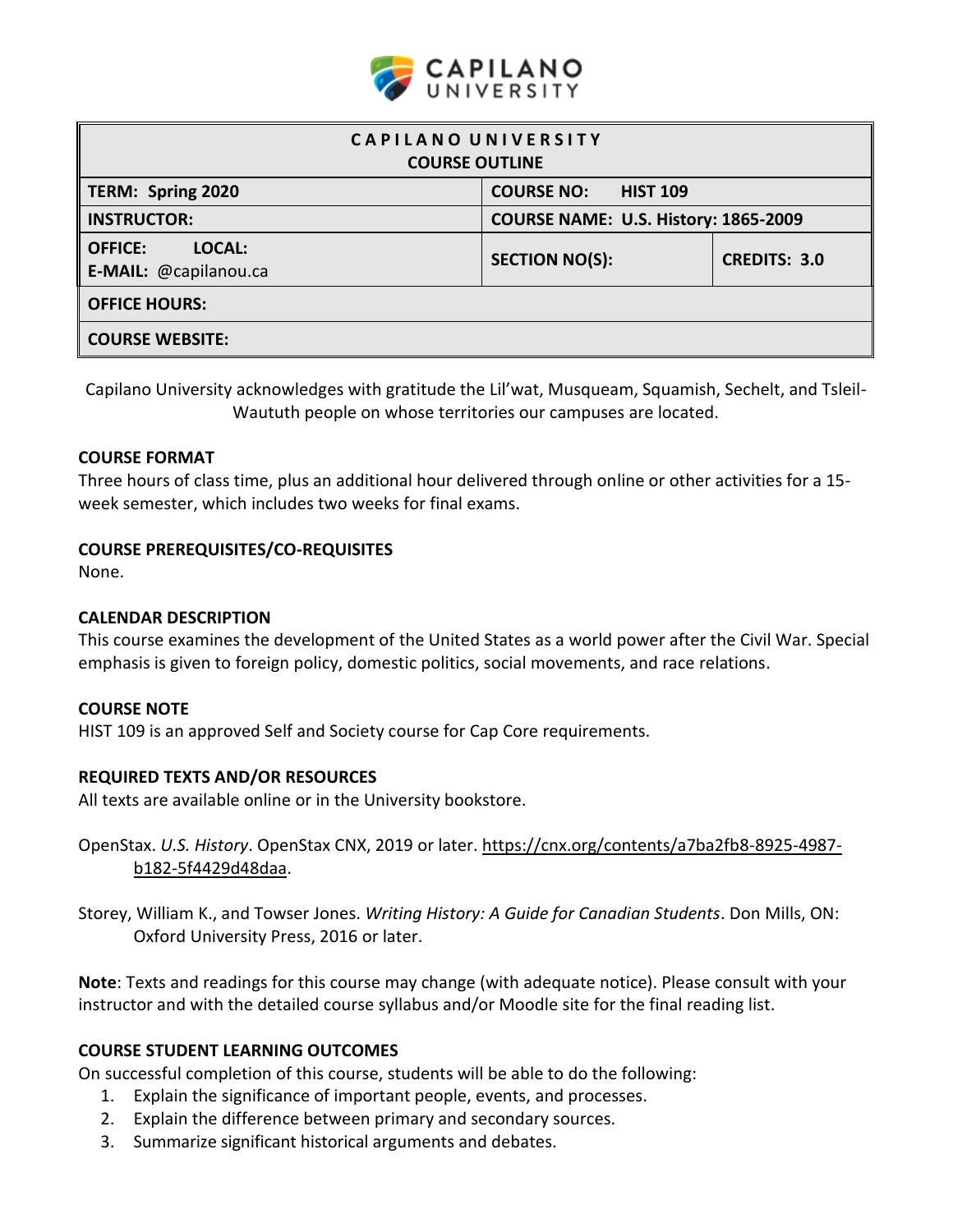- 4. Drawing on evidence from primary sources, investigate the causes and outcomes of a significant historical event or process.
- 5. Use evidence from primary and secondary sources to construct an interpretation of a significant person, event, or process.
- 6. Critically reflect on the major people, events, and processes that shaped the history of the United States since 1865.

Students who complete this Self and Society course will be able to do the following:

- 1. Identify potential root causes of local/global problems and how they affect local/global cultures, economies, politics, and policies.
- 2. Assess and evaluate individual and collective responsibilities within a diverse and interconnected global society.
- 3. Analyze the impact of colonialism and racism on Indigenous peoples.
- 4. Synthesize a range of differing community perspectives on ethics and justice and explain how these perspectives can inform structural change.
- 5. Explain how contexts (e.g. cultural, historical, colonial, economic, technological) shape identity formation and social structures.

# **COURSE CONTENT**

In order to facilitate student learning and in-class discussion, students are expected to complete all assigned readings before each class. Readings and lecture topics may change and/or additional readings assigned as appropriate. Please consult with your instructor and the course syllabus.

| <b>DATE</b> | <b>TOPICS &amp; READINGS</b>                                       |
|-------------|--------------------------------------------------------------------|
| Week 1      | Introduction to U.S. History since 1865                            |
| Week 2      | The Era of Reconstruction, 1865-1877                               |
| Week 3      | Industrialization, Urbanization, and Westward Expansion, 1840-1900 |
| Week 4      | Gilded Age Politics and Progressivism, 1870-1920                   |
| Week 5      | Creating the American Empire, 1890-1929                            |
| Week 6      | The Great Depression and the New Deal, 1929–1941                   |
| Week 7      | <b>Midterm Exam</b>                                                |
| Week 8      | Fighting the Good Fight in World War II, 1941-1945                 |
| Week 9      | Prosperity, Anxiety, and the Cold War, 1945-1960                   |
| Week 10     | <b>Contesting Futures in America: the 1960s</b>                    |
| Week 11     | Political Storms at Home and Abroad, 1968-1980                     |
| Week 12     | The End of the Cold War and a New America                          |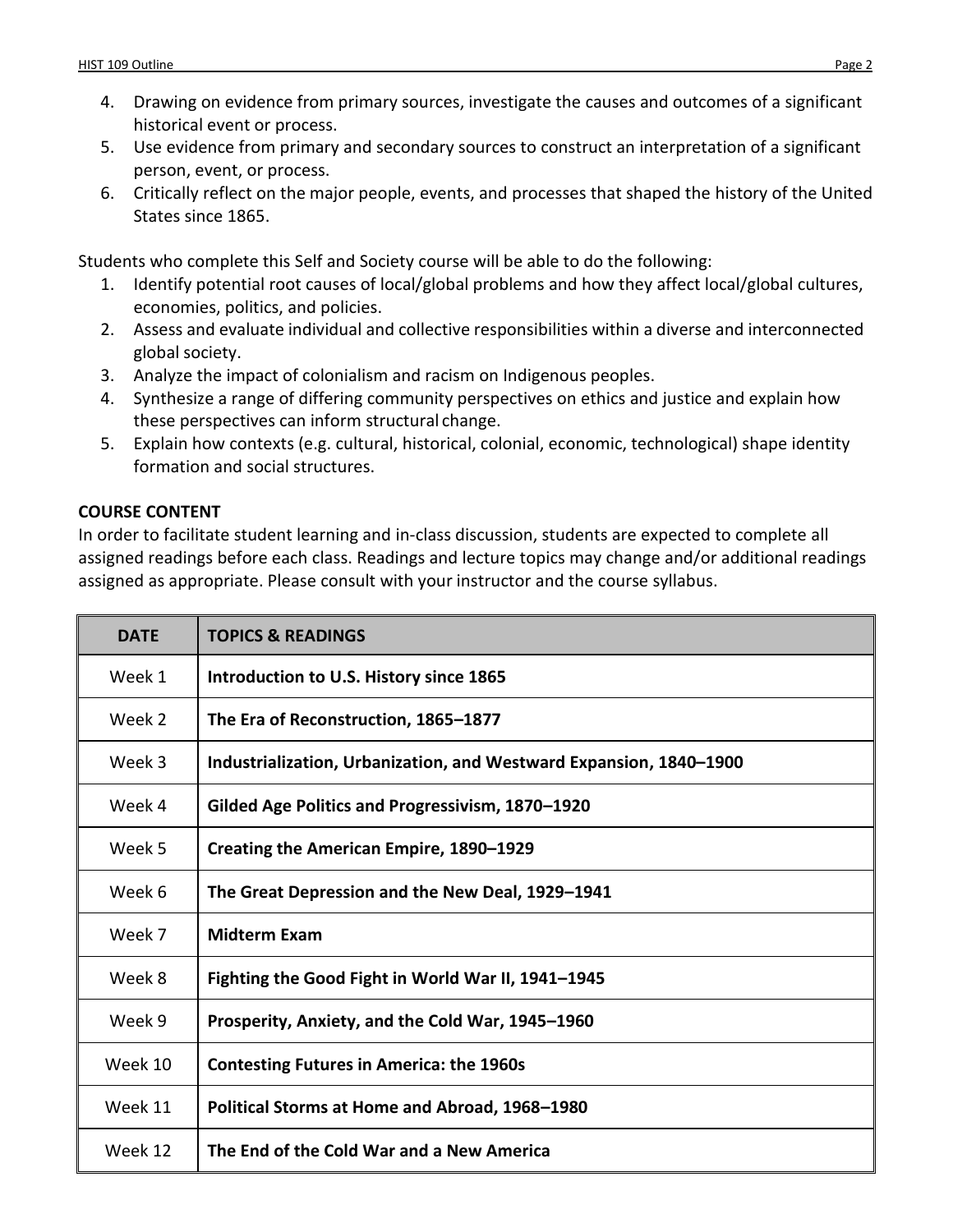| <b>DATE</b> | <b>TOPICS &amp; READINGS</b>                       |
|-------------|----------------------------------------------------|
| Week 13     | Final Exam Review & Presentations / Essay Workshop |
|             | Week $14-15$   Final Exam Period                   |

| <b>EVALUATION PROFILE</b> |  |
|---------------------------|--|
| Weitten Accianmonts       |  |

| <b>Written Assignments</b> | 20-40%*   |  |
|----------------------------|-----------|--|
| <b>Tests and Quizzes</b>   | 20-40%*   |  |
| Participation              | $0 - 10%$ |  |
| Presentations              | $0 - 30%$ |  |
| Final Exam                 | 20-35%    |  |
|                            | 100%      |  |

\*Note: No single assignment will be worth more than 35% in the evaluation profile.

#### **ASSIGNMENTS**

The assignment structure for this course is determined by the instructor in accordance with the learning outcomes outlined above. Please refer to the course syllabus and Moodle site for a detailed breakdown.

#### **Written Assignments**

This course will include a combination of short written assignments (e.g. reading responses, primary source analysis, article review) and/or longer assignments such as a research essay.

#### **Tests and Quizzes**

This course will include a combination of quizzes and tests (e.g. pop quiz, midterm exam). The format of tests and quizzes will be determined by the instructor and may include a combination of true/false, multiple choice, short answer, matching, and essay questions.

#### **Participation**

Participation grades are based on the consistency, quality, and frequency of contributions to class discussions. Consistency means attending every class, maintaining a positive and respectful presence in the classroom, and actively contributing to discussions on a regular basis. Quality means demonstrating respect for peers and their contributions, listening attentively during lectures and when other students are speaking, and participating in all activities with an open and inquisitive mind.

#### **Presentations**

This course may include a presentation component, which may be an individual or group assignment (e.g. in-class debate, academic poster, research presentation). Detailed instructions will be provided in class and on Moodle.

#### **Final Exam**

The course will include a final exam that may be drawn from all class materials. The final exam may be cumulative (please consult with your instructor). The final exam will be scheduled at a date to be determined by the Registrar's Office. Please plan to be available to write the final exam at any point during the final exam period. If you must make travel arrangements, assume that the final exam will be held on the final day of the exam period, and plan accordingly.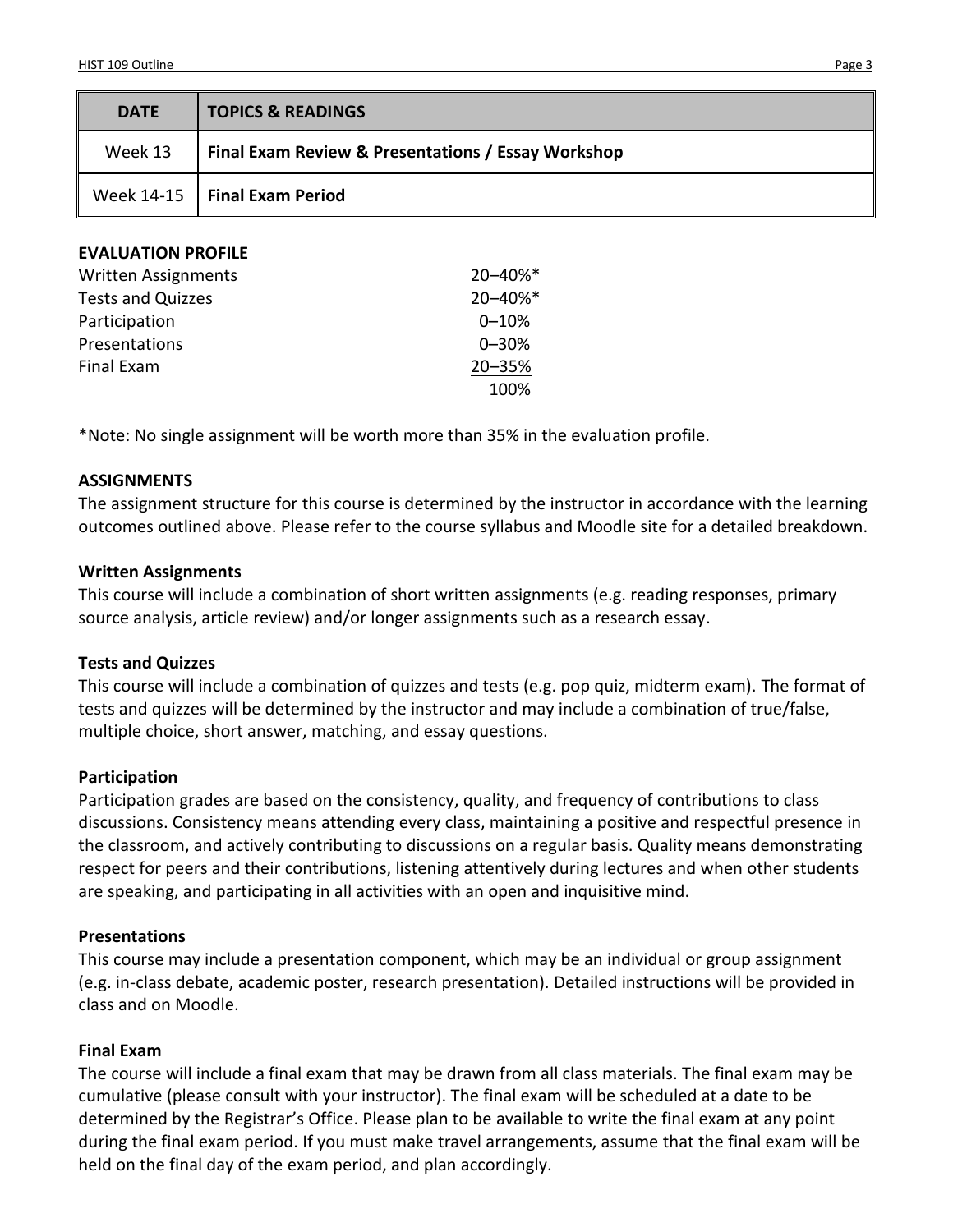#### **GRADING PROFILE**

| $AA = 90 - 100\%$ | $B+ = 77 - 79%$ | l C+ = 67 - 69%  | l D = 50 - 59%  |
|-------------------|-----------------|------------------|-----------------|
| $A = 85 - 89%$    | $B = 73 - 76%$  | $ C  = 63 - 66%$ | $ F = 0 - 49\%$ |
| $A - 80 - 84%$    | $B - 70 - 72%$  | $C - 60 - 62%$   |                 |

### **Incomplete Grades**

Grades of Incomplete "I" are assigned only in exceptional circumstances when a student requests extra time to complete their coursework. Such agreements are made only at the request of the student, who is responsible to determine from the instructor the outstanding requirements of the course.

### **Late Assignments**

Assignment submission guidelines, deadlines, and late penalties are determined by the instructor within the parameters of History Department practices. In general, assignments will be submitted electronically via Moodle or by hard copy in-class (consult with your instructor for their preference). Assignments submitted late may be subject to late penalties, except in extenuating circumstances (e.g. medical or family emergency). Please contact your instructor as soon as possible if such an unfortunate situation occurs. Official documentation (e.g. doctor's note) may be required for any extension to be granted.

### **Missed Quizzes and Exams**

Missed quizzes and exams may only be rescheduled in the event of exceptional emergencies and/or circumstances. Please contact your instructor as soon as possible if you find yourself in this situation (do not wait until the next class). In such cases, students may need to provide appropriate and verifiable documentation supporting an absence, as soon as possible after the absence occurs. Rescheduling will not be allowed for reasons such as holidays, nor shall re-scheduling be possible after exams have been graded and returned. For further details, please consult with your instructor.

#### **Attendance**

This course is built around an active classroom component; attendance in all class meetings is therefore strongly advised. Students not attending class regularly will be at a considerable disadvantage. Official university policy on attendance is found in the University Calendar.

# **English Usage**

Students are expected to use proper academic English in written assignments. All written work should be in clear, well-organized and correctly punctuated sentences contained within organized paragraphs. Form as well as content will be evaluated in all written assignments.

# **Electronic Devices**

Personal electronic devices (laptops, tablets, e-readers, etc.) may not be used during a quiz or exam without prior approval. Any use of cellphones, smartphones, or other distractions is strictly prohibited. These must be silenced and stored for the duration of the quiz/exam period. Students requiring exam accommodations must register with Accessibility Services. Please consult with your instructor about their practices for use of electronic devices during regular classes.

# **On-line Communication**

A Moodle site will complement the course syllabus and your Capilano email address will be used for all official communications; please check both regularly. The best way to reach your instructor is by email or by going to regularly scheduled office hours. The course syllabus contains a wealth of information, policies, and guidelines to help you to navigate this course successfully—read it carefully! The syllabus also provides a detailed breakdown of readings and assignments for the course.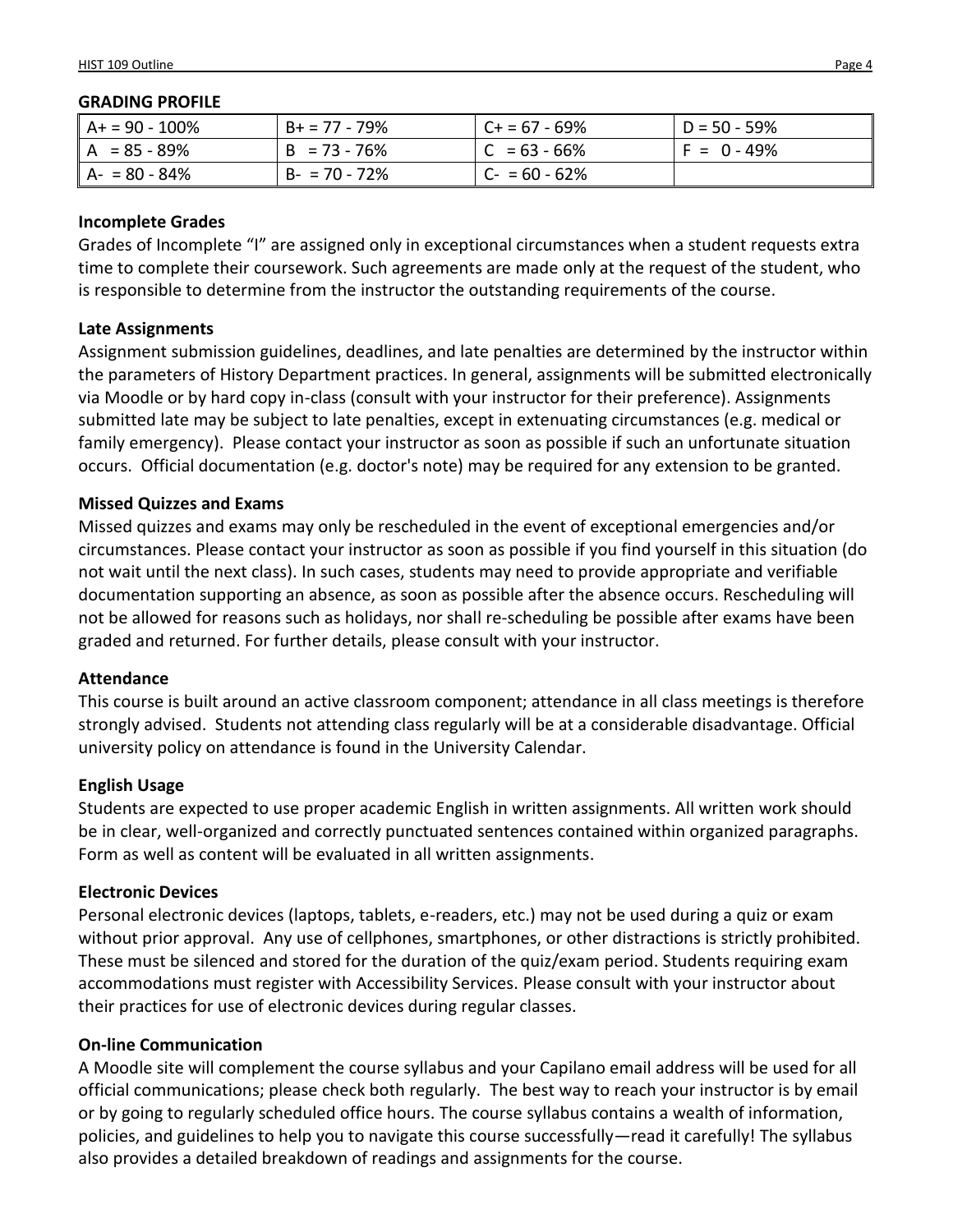# **UNIVERSITY OPERATIONAL DETAILS**

# **Tools for Success**

Many services are available to support student success for Capilano University students. A central navigation point for all services can be found at: [https://www.capilanou.ca/student-life/.](https://www.capilanou.ca/student-life/)

# **Capilano University Security: download the [CapU Mobile Safety App](https://www.capilanou.ca/services/safety-security/CapU-Mobile-Safety-App/)**

# **Policy Statement (S2009-06)**

Capilano University has policies on Academic Appeals (including appeal of final grade), Student Conduct, Academic Integrity, Academic Probation and other educational issues. These and other policies are available on the University website.

# **Academic Integrity (S2017-05)**

Any instance of academic dishonesty or breach of the standards of academic integrity is serious and students will be held accountable for their actions, whether acting alone or in a group. See policy S2017 05 for more information <https://www.capilanou.ca/about-capu/governance/policies/>

Violations of academic integrity, including dishonesty in assignments, examinations, or other academic performances, are prohibited and will be handled in accordance with the Student Academic Integrity Procedures.

**Academic dishonesty** is any act that breaches one or more of the principles of academic integrity. Acts of academic dishonesty may include but are not limited to the following types:

**Cheating**: Using or providing unauthorized aids, assistance or materials while preparing or completing assessments, or when completing practical work (in clinical, practicum, or lab settings), including but not limited to the following:

- Copying or attempting to copy the work of another during an assessment;
- Communicating work to another student during an examination;
- Using unauthorized aids, notes, or electronic devices or means during an examination;
- Unauthorized possession of an assessment or answer key; and/or,
- Submitting of a substantially similar assessment by two or more students, except in the case where such submission is specifically authorized by the instructor.

**Fraud**: Creation or use of falsified documents.

**Misuse or misrepresentation of sources**: Presenting source material in such a way as to distort its original purpose or implication(s); misattributing words, ideas, etc. to someone other than the original source; misrepresenting or manipulating research findings or data; and/or suppressing aspects of findings or data in order to present conclusions in a light other than the research, taken as a whole, would support.

**Plagiarism**: Presenting or submitting, as one's own work, the research, words, ideas, artistic imagery, arguments, calculations, illustrations, or diagrams of another person or persons without explicit or accurate citation or credit.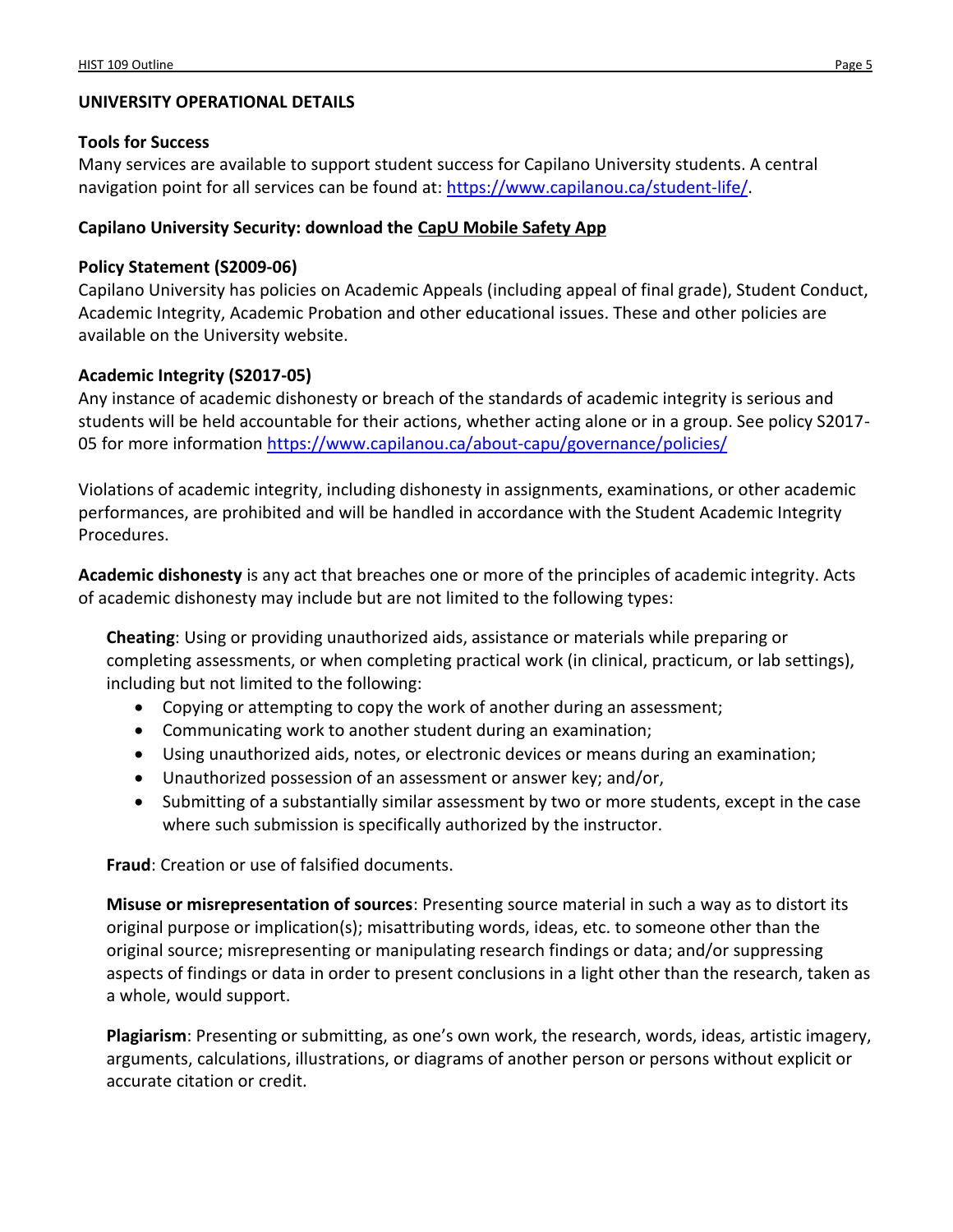**Self-Plagiarism**: Submitting one's own work for credit in more than one course without the permission of the instructors, or re-submitting work, in whole or in part, for which credit has already been granted without permission of the instructors.

**Prohibited Conduct**: The following are examples of other conduct specifically prohibited:

- Taking unauthorized possession of the work of another student (for example, intercepting and removing such work from a photocopier or printer, or collecting the graded work of another student from a stack of papers);
- Falsifying one's own and/or other students' attendance in a course;
- Impersonating or allowing the impersonation of an individual;
- Modifying a graded assessment then submitting it for re-grading; or,
- Assisting or attempting to assist another person to commit any breach of academic integrity.

# **Sexual Violence and Misconduct**

All Members of the University Community have the right to work, teach and study in an environment that is free from all forms of sexual violence and misconduct. Policy B401 defines sexual assault as follows:

Sexual assault is any form of sexual contact that occurs without ongoing and freely given consent, including the threat of sexual contact without consent. Sexual assault can be committed by a stranger, someone known to the survivor or an intimate partner.

Safety and security at the University are a priority and any form of sexual violence and misconduct will not be tolerated or condoned. The University expects all Students and Members of the University Community to abide by all laws and University policies, including [B.401 Sexual Violence and Misconduct](https://www.capilanou.ca/SVM/)  [Policy and B.401.1 Sexual Violence and Misconduct Procedure](https://www.capilanou.ca/SVM/) (found on Policy page [https://www.capilanou.ca/about-capu/governance/policies/\)](https://www.capilanou.ca/about-capu/governance/policies/).

# **Emergencies**

Students are expected to familiarise themselves with the emergency policies where appropriate and the emergency procedures posted on the wall of the classroom.

# **DEPARTMENT OPERATIONAL DETAILS**

#### **Classroom Etiquette**

All students are expected to behave in a respectful academic manner. Learning is a cooperative endeavor so it is important that we all be involved in creating and maintaining a positive and supportive learning environment in the classroom.

# **Formatting Written Assignments**

All written assignments will be composed in a standard font and font size (e.g. 12-point Times New Roman), double-spaced, paginated, with one inch margins, and a title page with a title, your name, date, course name, and instructor's name, in hard copy, or saved in pdf or doc formats. The accepted format for referencing in history papers is the *Chicago Manual of Style, 16th Edition* (footnotes-bibliography), which can be found at: [http://www.chicagomanualofstyle.org/tools\\_citationguide.html.](http://www.chicagomanualofstyle.org/tools_citationguide.html)

# **Accessibility and Diversity**

The History Department is committed to the academic values of accessibility and diversity. We aim to promote and protect a positive, supportive and safe learning environment for all students. Students